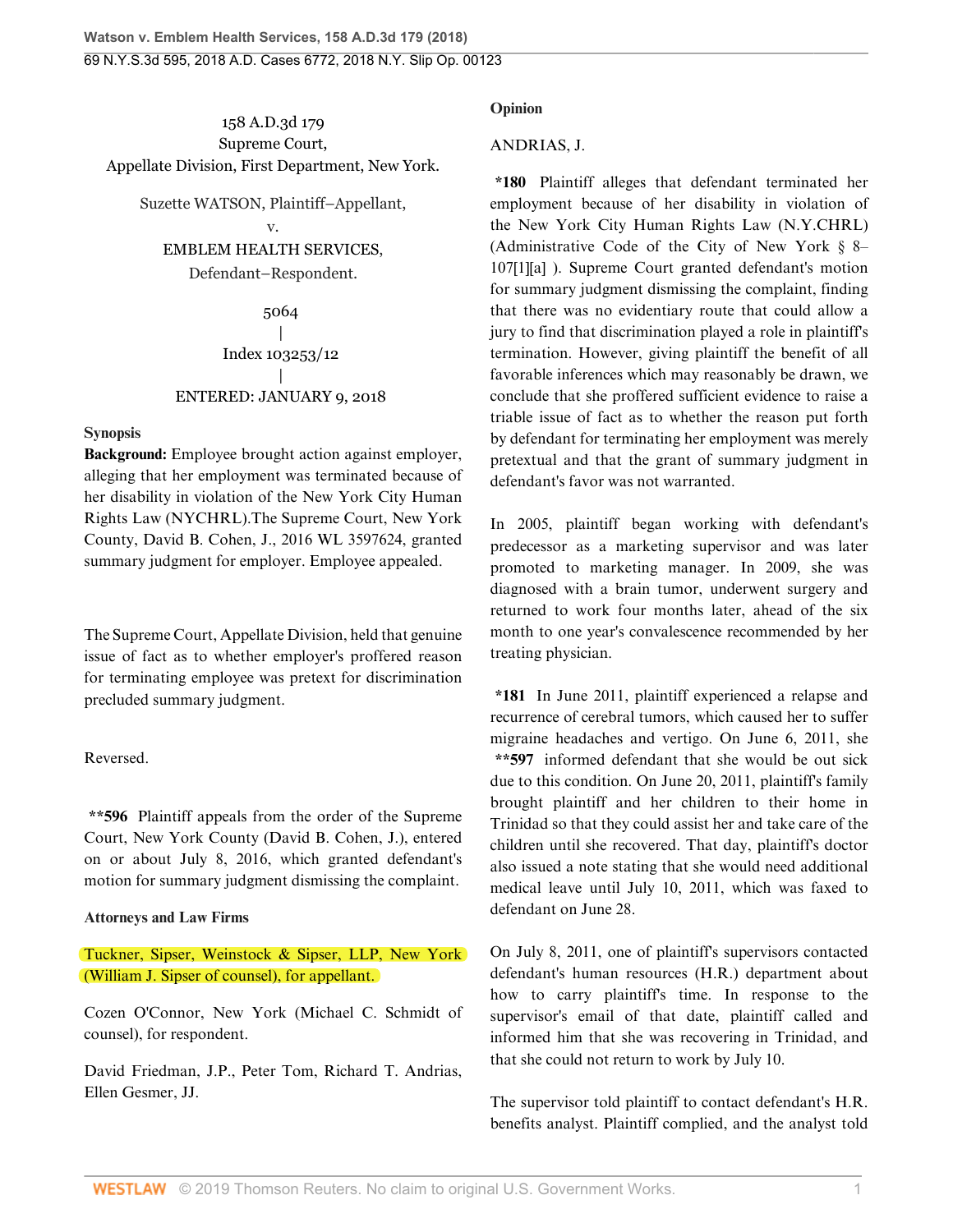her that due to the length and nature of her absence, she needed to file a claim for short-term disability leave with defendant's disability and leave claims administrator, the Hartford, so that it could verify with her doctor the nature of her medical condition, and confirm or deny her disability leave claim.

Following these instructions, plaintiff called the Hartford's domestic toll free number, but could not get through because she was calling from Trinidad. Plaintiff then called a friend in the United States, who initiated a three-way call with the Hartford so that plaintiff could file her claim. However, plaintiff did not have all of the necessary information at hand and the Hartford told her that she could call back later to initiate a claim seeking retroactive benefits, and then have 15 days to submit supporting documentation.

On July 18, 2011, defendant's lead employee relations specialist sent plaintiff a letter terminating her employment, effective that date. The letter stated cryptically:

> "A review of our attendance records indicate that you have been out on an unapproved leave since July 1, 2011. To date you have not contacted Hartford's Short–Term Disability and FML unit to file a claim. After careful review a decision has been made to terminate your employment effective July 18,2011. You may still contact Hartford to file a disability claim on your own."

**\*182** Upon her return to the United States at the end of July, plaintiff received the termination letter and contacted the lead employee relations specialist. Plaintiff informed the specialist that she wanted to be reinstated and to return to work and was told that she had been terminated for failing to file a disability claim as instructed. At the specialist's suggestion, plaintiff submitted doctor's notes dated June 3, 2011 and August 3, 2011, and a letter explaining what happened. Plaintiff also submitted a Family and Medical Leave Act (FMLA) claim on August 3, 2011, which the Hartford approved on August 15, 2011, for the period commencing on June 20,

2011 until July 20, 2011. Nevertheless, defendant refused to reinstate plaintiff, who commenced this action alleging that defendant discriminated against her in violation of the NYCHRL by discharging her based on her disability or perceived disability.

Section 8–107(1)(a) of the NYCHRL makes it an unlawful discriminatory practice for an employer to discriminate in terms and conditions of employment or discharge an employee because of disability. A "disability" is defined by § 8–102(16) of the NYCHRL as "any physical, medical, mental or psychological impairment." Section 8–107(15) (a) of the NYCHRL provides that an employer has the obligation to "make reasonable accommodation to enable a person with a disability **\*\*598** to satisfy the essential requisites of a job ... provided that the disability is known or should have been known by the [employer]."

"A request for accommodation need not take a specific form," so the "requests for accommodation may be in plain English, need not mention the statute, or the term reasonable accommodation and need not be in writing" (*[Phillips v. City of New York](http://www.westlaw.com/Link/Document/FullText?findType=Y&serNum=2019467641&pubNum=0000602&originatingDoc=Id7753020f55b11e7929ecf6e705a87cd&refType=RP&originationContext=document&vr=3.0&rs=cblt1.0&transitionType=DocumentItem&contextData=(sc.Search))*, 66 A.D.3d 170, [189 n.24, 884 N.Y.S.2d 369 \[1st Dept. 2009\]](http://www.westlaw.com/Link/Document/FullText?findType=Y&serNum=2019467641&pubNum=0000602&originatingDoc=Id7753020f55b11e7929ecf6e705a87cd&refType=RP&originationContext=document&vr=3.0&rs=cblt1.0&transitionType=DocumentItem&contextData=(sc.Search)) [internal quotation marks omitted] ). Pursuant to the NYCHRL, there is no accommodation, including indefinite leave or any other need created by a disability, which is excluded from the category of reasonable accommodation (*see [Romanello v. Intesa Sanpaolo S.p.A.](http://www.westlaw.com/Link/Document/FullText?findType=Y&serNum=2031743611&pubNum=0000578&originatingDoc=Id7753020f55b11e7929ecf6e705a87cd&refType=RP&originationContext=document&vr=3.0&rs=cblt1.0&transitionType=DocumentItem&contextData=(sc.Search))*, 22 N.Y.3d 881, 884, [976 N.Y.S.2d 426, 998 N.E.2d 1050 \[2013\]](http://www.westlaw.com/Link/Document/FullText?findType=Y&serNum=2031743611&pubNum=0000578&originatingDoc=Id7753020f55b11e7929ecf6e705a87cd&refType=RP&originationContext=document&vr=3.0&rs=cblt1.0&transitionType=DocumentItem&contextData=(sc.Search)) ).

As a remedial statute, the NYCHRL should be construed "broadly in favor of discrimination plaintiffs, to the extent that such a construction is reasonably possible" (*[Albunio](http://www.westlaw.com/Link/Document/FullText?findType=Y&serNum=2024900121&pubNum=0000578&originatingDoc=Id7753020f55b11e7929ecf6e705a87cd&refType=RP&originationContext=document&vr=3.0&rs=cblt1.0&transitionType=DocumentItem&contextData=(sc.Search)) v. City of New York*[, 16 N.Y.3d 472, 477–478, 922](http://www.westlaw.com/Link/Document/FullText?findType=Y&serNum=2024900121&pubNum=0000578&originatingDoc=Id7753020f55b11e7929ecf6e705a87cd&refType=RP&originationContext=document&vr=3.0&rs=cblt1.0&transitionType=DocumentItem&contextData=(sc.Search)) [N.Y.S.2d 244, 947 N.E.2d 135 \[2011\]](http://www.westlaw.com/Link/Document/FullText?findType=Y&serNum=2024900121&pubNum=0000578&originatingDoc=Id7753020f55b11e7929ecf6e705a87cd&refType=RP&originationContext=document&vr=3.0&rs=cblt1.0&transitionType=DocumentItem&contextData=(sc.Search)) ). A plaintiff may prove her case if she "proves that unlawful discrimination was one of the motivating factors, even if it was not the sole motivating **\*183** factor, for an adverse employment decision" (*[Melman v. Montefiore Med. Ctr.](http://www.westlaw.com/Link/Document/FullText?findType=Y&serNum=2027785179&pubNum=0000602&originatingDoc=Id7753020f55b11e7929ecf6e705a87cd&refType=RP&originationContext=document&vr=3.0&rs=cblt1.0&transitionType=DocumentItem&contextData=(sc.Search))*, 98 A.D.3d [107, 127, 946 N.Y.S.2d 27 \[1st Dept. 2012\]](http://www.westlaw.com/Link/Document/FullText?findType=Y&serNum=2027785179&pubNum=0000602&originatingDoc=Id7753020f55b11e7929ecf6e705a87cd&refType=RP&originationContext=document&vr=3.0&rs=cblt1.0&transitionType=DocumentItem&contextData=(sc.Search)) ).

On a motion for summary judgment dismissing a NYCHRL claim, a defendant, as the moving party, bears the burden of showing that, "based on the evidence before the court and drawing all reasonable inferences in plaintiff's favor, no jury could find defendant liable under any of the evidentiary routes [applicable to discrimination cases]" (*[Bennett v. Health Mgt. Sys., Inc.](http://www.westlaw.com/Link/Document/FullText?findType=Y&serNum=2026710574&pubNum=0000602&originatingDoc=Id7753020f55b11e7929ecf6e705a87cd&refType=RP&originationContext=document&vr=3.0&rs=cblt1.0&transitionType=DocumentItem&contextData=(sc.Search))*, 92 A.D.3d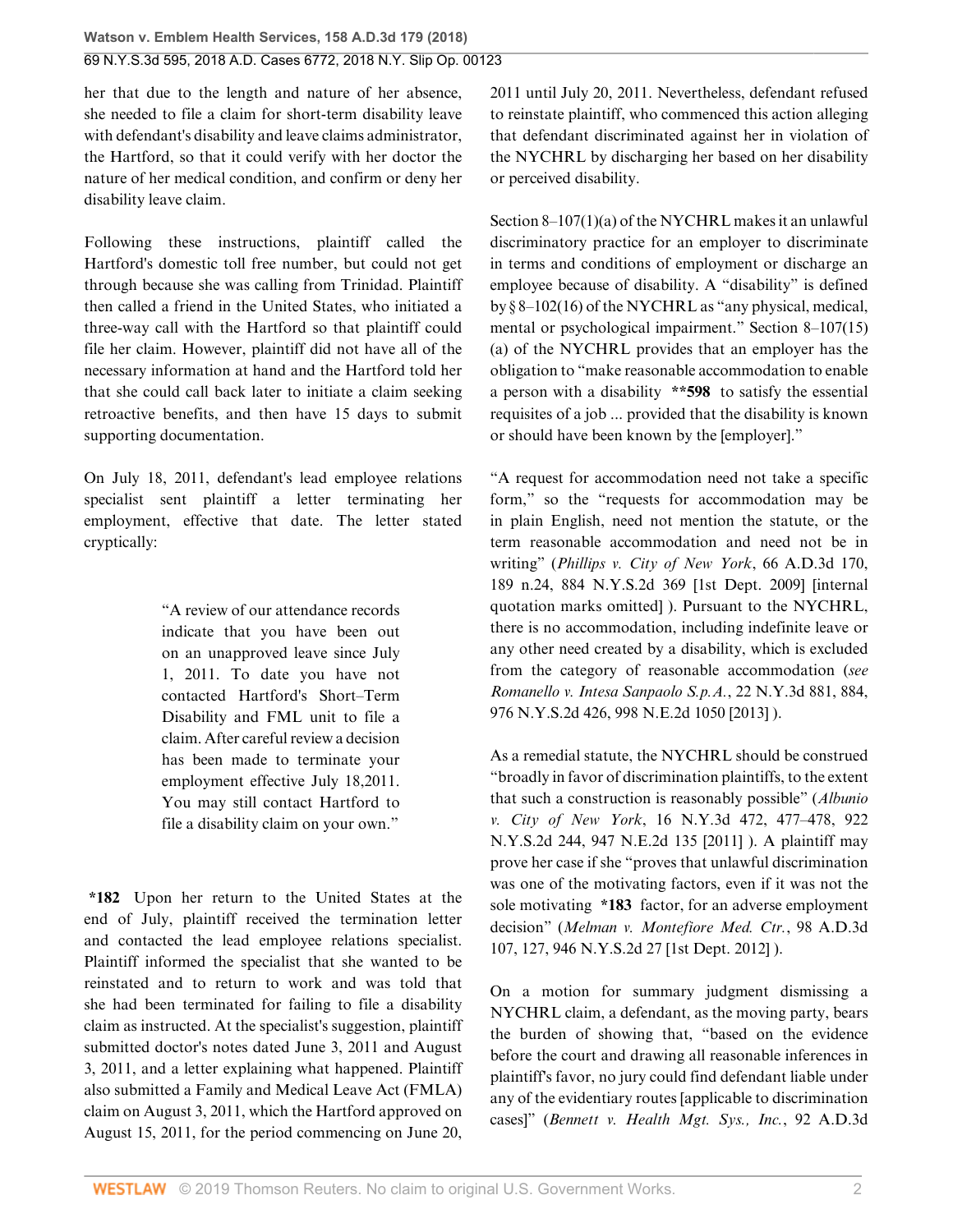[29, 45, 936 N.Y.S.2d 112 \[1st Dept. 2011\],](http://www.westlaw.com/Link/Document/FullText?findType=Y&serNum=2026710574&pubNum=0000602&originatingDoc=Id7753020f55b11e7929ecf6e705a87cd&refType=RP&originationContext=document&vr=3.0&rs=cblt1.0&transitionType=DocumentItem&contextData=(sc.Search)) *lv denied* [18 N.Y.3d 811, 2012 WL 1432090 \[2012\]](http://www.westlaw.com/Link/Document/FullText?findType=Y&serNum=2027568346&pubNum=0007048&originatingDoc=Id7753020f55b11e7929ecf6e705a87cd&refType=RP&originationContext=document&vr=3.0&rs=cblt1.0&transitionType=DocumentItem&contextData=(sc.Search)) ). If this burden is met, a plaintiff may defeat summary judgment by offering "some evidence that at least one of the reasons proffered by defendant is false, misleading, or incomplete" (*[id.;](http://www.westlaw.com/Link/Document/FullText?findType=Y&serNum=2026710574&pubNum=0007049&originatingDoc=Id7753020f55b11e7929ecf6e705a87cd&refType=RP&originationContext=document&vr=3.0&rs=cblt1.0&transitionType=DocumentItem&contextData=(sc.Search)) see also [Cadet–Legros v. New York Univ.](http://www.westlaw.com/Link/Document/FullText?findType=Y&serNum=2037760234&pubNum=0007980&originatingDoc=Id7753020f55b11e7929ecf6e705a87cd&refType=RP&originationContext=document&vr=3.0&rs=cblt1.0&transitionType=DocumentItem&contextData=(sc.Search)) Hosp. Ctr.*[, 135 A.D.3d 196, 200, 21 N.Y.S.3d 221 \[1st](http://www.westlaw.com/Link/Document/FullText?findType=Y&serNum=2037760234&pubNum=0007980&originatingDoc=Id7753020f55b11e7929ecf6e705a87cd&refType=RP&originationContext=document&vr=3.0&rs=cblt1.0&transitionType=DocumentItem&contextData=(sc.Search)) [Dept. 2015\]](http://www.westlaw.com/Link/Document/FullText?findType=Y&serNum=2037760234&pubNum=0007980&originatingDoc=Id7753020f55b11e7929ecf6e705a87cd&refType=RP&originationContext=document&vr=3.0&rs=cblt1.0&transitionType=DocumentItem&contextData=(sc.Search)) ). This is because once a plaintiff introduces "pretext" evidence, "a host of determinations properly made only by a jury come into play, such as whether a false[, misleading, or incomplete] explanation constitutes evidence of consciousness of guilt, an attempt to cover up the alleged discriminatory conduct, or an improper discriminatory motive coexisting with other legitimate reasons" (*Bennett* [at 43, 936 N.Y.S.2d 112\)](http://www.westlaw.com/Link/Document/FullText?findType=Y&serNum=2026710574&pubNum=0007049&originatingDoc=Id7753020f55b11e7929ecf6e705a87cd&refType=RP&fi=co_pp_sp_7049_43&originationContext=document&vr=3.0&rs=cblt1.0&transitionType=DocumentItem&contextData=(sc.Search)#co_pp_sp_7049_43).

Defendant argues that it met its prima facie burden of establishing a nondiscriminatory motive for its actions by offering evidence that it terminated plaintiff's employment because she did not promptly file a disability claim with the Hartford, as directed. Defendant maintains that although the Hartford may have given plaintiff confusing information about whether she could file a claim later, that phone call was not reported to defendant, and that when defendant decided to terminate her employment, it relied on the Hartford's representation that no claim had been filed. However, when viewed in the light most favorable to plaintiff, the evidence in the record raises a material issue of fact as to whether defendant's stated reason for terminating her employment was a pretext and whether defendant failed to engage in an interactive process and reasonable accommodation analysis prior thereto (*see [Jacobsen v. New York City Health &](http://www.westlaw.com/Link/Document/FullText?findType=Y&serNum=2032972415&pubNum=0007902&originatingDoc=Id7753020f55b11e7929ecf6e705a87cd&refType=RP&originationContext=document&vr=3.0&rs=cblt1.0&transitionType=DocumentItem&contextData=(sc.Search)) Hosps. Corp.*[, 22 N.Y.3d 824, 827, 988 N.Y.S.2d 86, 11](http://www.westlaw.com/Link/Document/FullText?findType=Y&serNum=2032972415&pubNum=0007902&originatingDoc=Id7753020f55b11e7929ecf6e705a87cd&refType=RP&originationContext=document&vr=3.0&rs=cblt1.0&transitionType=DocumentItem&contextData=(sc.Search)) [N.E.3d 159 \[2014\]](http://www.westlaw.com/Link/Document/FullText?findType=Y&serNum=2032972415&pubNum=0007902&originatingDoc=Id7753020f55b11e7929ecf6e705a87cd&refType=RP&originationContext=document&vr=3.0&rs=cblt1.0&transitionType=DocumentItem&contextData=(sc.Search)) [the NYCHRL generally precludes summary judgment in favor of an employer **\*\*599** where the employer has failed to demonstrate that it responded to a disabled employee's request for a particular accommodation by engaging in a good faith interactive process regarding the feasibility of that accommodation] ).

**\*184** There is no question that defendant was apprised of plaintiff's medical condition and her need for medical leave. The record establishes that in June 2011, plaintiff told her supervisor that she would be out sick until July 10 due to the recurrence of her [cerebral tumors](http://www.westlaw.com/Link/Document/FullText?entityType=disease&entityId=Iac49bc80475411db9765f9243f53508a&originationContext=document&transitionType=DocumentItem&contextData=(sc.Default)&vr=3.0&rs=cblt1.0). On July 8, 2011, she advised the supervisor, and an H.R. officer shortly afterwards, that she was still ill, and

requested additional time to convalesce as a reasonable accommodation of her medical condition.

Defendant's response was to have an H.R. officer advise plaintiff that she needed to file a disability claim to be paid. However, the H.R. officer did not tell plaintiff that her employment would be terminated if she did not file the claim within 10 days. While defendant's Leaves of Absence Guide summarizes leave policies that an employee must follow, and warns of the possibility of discharge, it does not specify a time frame within which a claim must be filed with the Hartford.

Moreover, the record, including telephone records and the statements of plaintiff and her friend, supports plaintiff's claim that she did attempt to file a claim with the Hartford, defendant's agent, upon being advised by defendant to do so. While defendant claims that it did not know about this, its H.R. officer admitted during her deposition that, in response to her inquiry, the Hartford acknowledged that it would tell an employee that he or she could call at a later date when they needed to obtain the necessary information in order to file a claim.  $\frac{1}{1}$  $\frac{1}{1}$  $\frac{1}{1}$  Furthermore, one may reasonably question how advising plaintiff to file for private disability benefits to get paid would fulfill defendant's legal obligation to "hold a constructive dialogue about the possibility of a reasonable accommodation" (*Jacobsen*[, 22 N.Y.3d at 838](http://www.westlaw.com/Link/Document/FullText?findType=Y&serNum=2032972415&pubNum=0007902&originatingDoc=Id7753020f55b11e7929ecf6e705a87cd&refType=RP&originationContext=document&vr=3.0&rs=cblt1.0&transitionType=DocumentItem&contextData=(sc.Search)) [n.2, 988 N.Y.S.2d 86, 11 N.E.3d 159\)](http://www.westlaw.com/Link/Document/FullText?findType=Y&serNum=2032972415&pubNum=0007902&originatingDoc=Id7753020f55b11e7929ecf6e705a87cd&refType=RP&originationContext=document&vr=3.0&rs=cblt1.0&transitionType=DocumentItem&contextData=(sc.Search)) and whether giving an employee suffering from a brain tumor a mere 10 days to file a disability claim before firing her was reasonable.

<span id="page-2-0"></span>Significantly, no effort was made by anyone at defendant to contact plaintiff during this short period of time to apprise her of the sudden precariousness of her position, even though such efforts could have been made. While the discharge letter stated that plaintiff was on unapproved leave since July 1, plaintiff was not told to contact the Hartford until July 8, and received **\*185** no written notification or warning that her leave was unapproved.

Defendant's actions after terminating plaintiff also cast doubt on its stated reason for plaintiff's discharge. Plaintiff was by all accounts a good employee who had an unblemished record and reached her performance goals. Nevertheless, defendant refused to reinstate plaintiff after she informed it that its statement in the termination letter that she never contacted the Hartford was incorrect, and after she filed an application and was ultimately approved